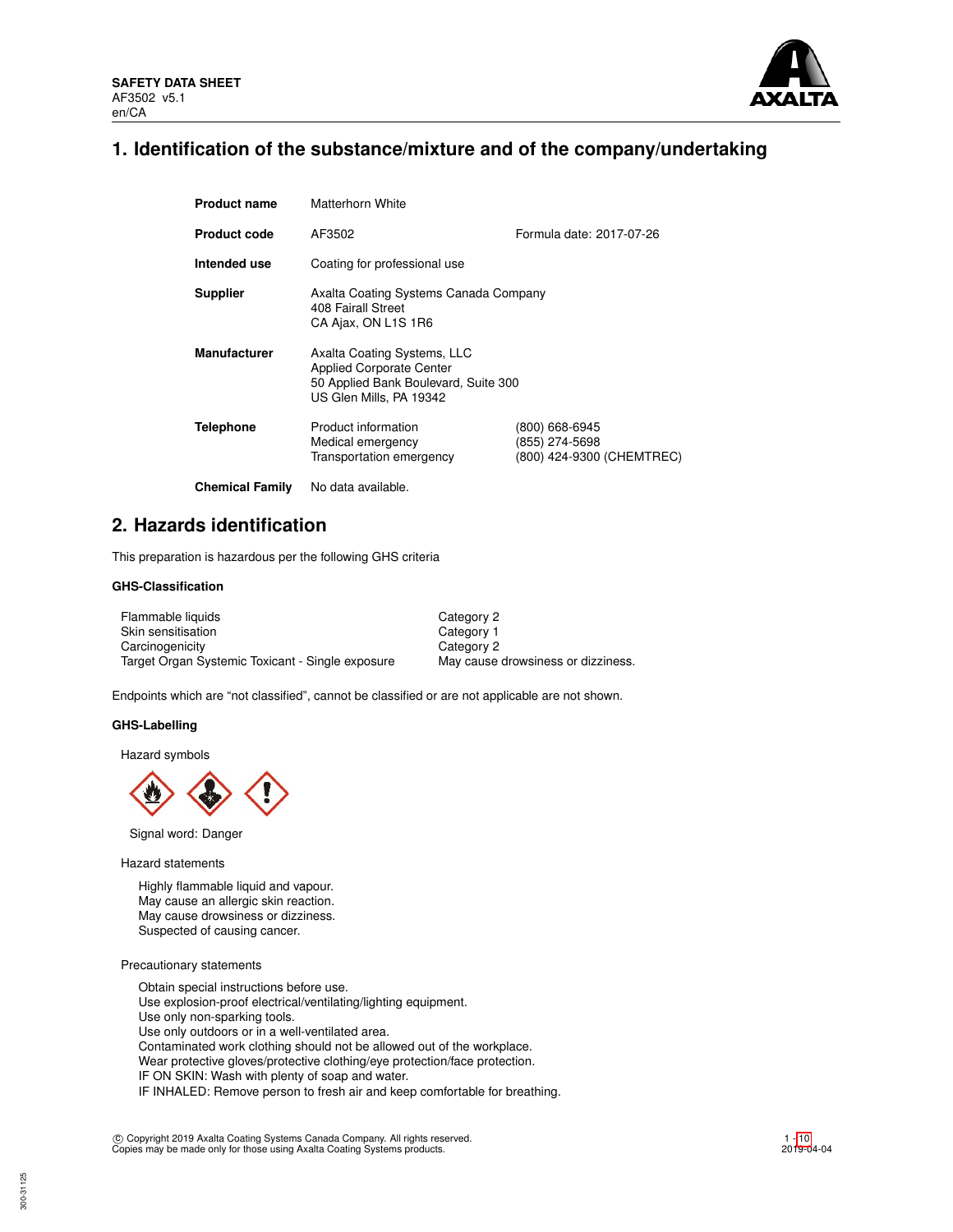

Specific treatment (see supplemental first aid instructions on this label). If skin irritation or rash occurs: Get medical advice/ attention. Wash contaminated clothing before reuse. Store in a well-ventilated place. Keep container tightly closed. Store locked up. Dispose of contents/container in accordance with local regulations. Keep away from heat, hot surfaces, sparks, open flames and other ignition sources. No smoking. Ground and bond container and receiving equipment. Take action to prevent static discharges. Avoid breathing dust/ fume/ gas/ mist/ vapours/ spray. IF ON SKIN (or hair): Take off immediately all contaminated clothing. Rinse skin with water or shower.

## **Other hazards which do not result in classification**

Intentional misuse by deliberately concentrating and inhaling the contents may be harmful or fatal.

**The following percentage of the mixture consists of ingredient(s) with unknown acute toxicity:** 1.2 %

## **3. Composition/information on ingredients**

Mixture of synthetic resins, pigments, and solvents

### **Components**

| CAS-No.       | Chemical name                                                             | Concentration |
|---------------|---------------------------------------------------------------------------|---------------|
| 13463-67-7    | Titanium dioxide                                                          | 32.9%         |
| 123-86-4      | Butyl acetate                                                             | $10 - 30%$    |
| 110-43-0      | Methyl amyl ketone                                                        | $3 - 7%$      |
| $98 - 56 - 6$ | 4-chlorobenzotrifluoride                                                  | 1 - 5%        |
| 67-64-1       | Acetone                                                                   | 1 - 5%        |
| 763-69-9      | Ethyl 3-ethoxy propionate                                                 | 1 - 5%        |
| 41556-26-7    | $\text{Bis}(1,2,2,6,6\text{-}pentamethyl-4-piperidinyl)$<br>seba-<br>cate | $0.1 - 1.0\%$ |
| 82919-37-7    | Decanedioic acid, methyl 1,2,2,6,6-pentamethyl-<br>4-piperidinyl ester    | $0.1 - 1.0\%$ |
| 1445-45-0     | Trimethyl orthoacetate                                                    | $0.1 - 1.0\%$ |

Actual concentration ranges withheld as a trade secret. Non-regulated ingredients 30 - 40%

## **4. First aid measures**

#### **Eye contact**

Remove contact lenses. Irrigate copiously with clean, fresh water for at least 15 minutes, holding the eyelids apart. Seek medical advice.

### **Skin contact**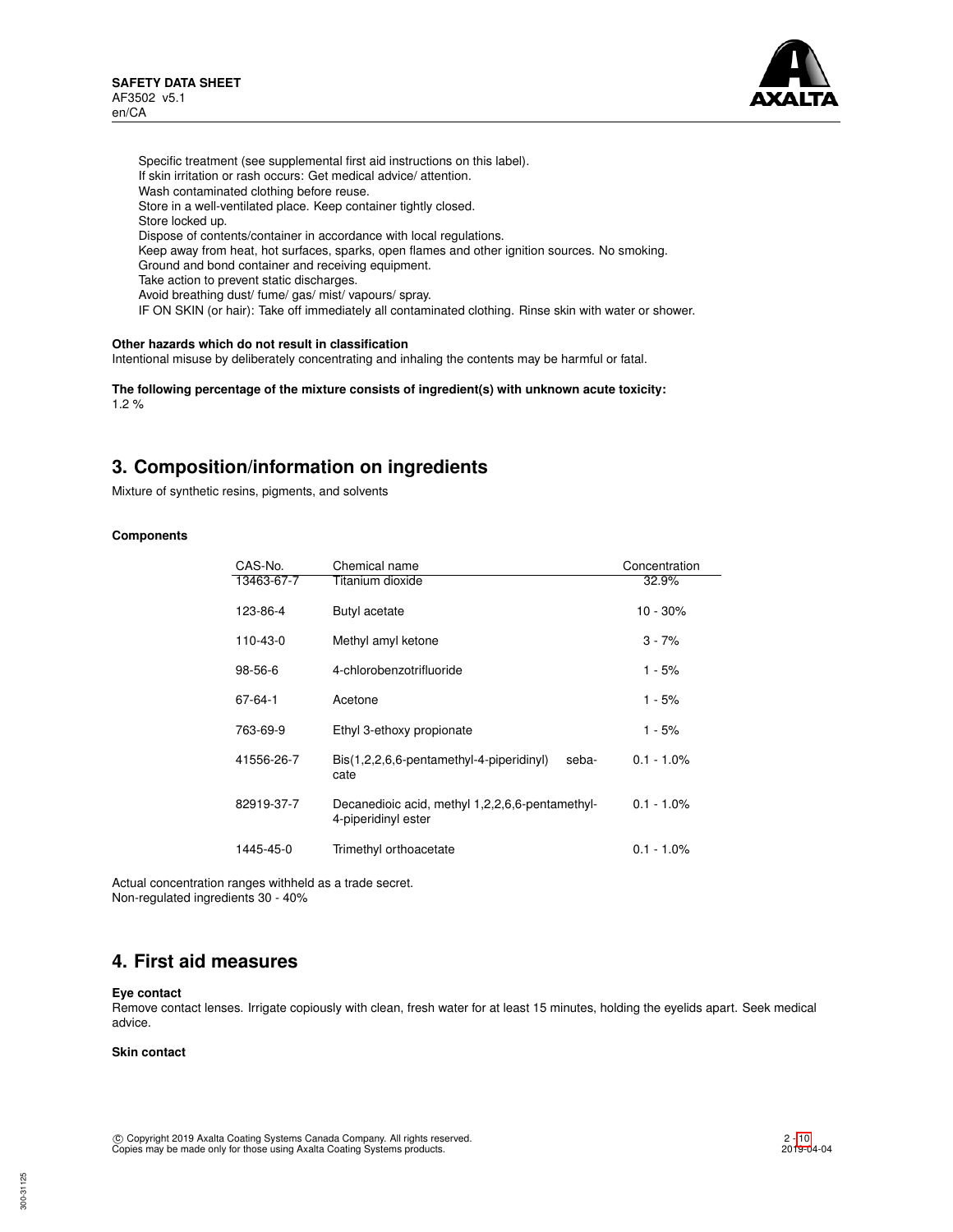

Do NOT use solvents or thinners. Take off all contaminated clothing immediately. Wash skin thoroughly with soap and water or use recognized skin cleanser. If skin irritation persists, call a physician.

#### **Inhalation**

Avoid inhalation of vapour or mist. Move to fresh air in case of accidental inhalation of vapours. If breathing is irregular or stopped, administer artificial respiration. If unconscious place in recovery position and seek medical advice. If symptoms persist, call a physician.

#### **Ingestion**

If swallowed, seek medical advice immediately and show this safety data sheet (SDS) or product label. Do NOT induce vomiting. Keep at rest.

#### **Most Important Symptoms/effects, acute and delayed**

#### **Inhalation**

May cause nose and throat irritation. May cause nervous system depression characterized by the following progressive steps: headache, dizziness, nausea, staggering gait, confusion, unconsciousness. Reports have associated repeated and prolonged overexposure to solvents with permanent brain and nervous system damage. If this product mixed with an isocyanate activator/hardener (see SDS for the activator), the following health effects may apply: Exposure to isocyanates may cause respiratory sensitization. This effect may be permanent. Symptoms include an asthma-like reaction with shortness of breath, wheezing, cough or permanent lung sensitization. This effect may be delayed for several hours after exposure. Repeated overexposure to isocyanates may cause a decrease in lung function, which may be permanent. Individuals with lung or breathing problems or prior reactions to isocyanates must not be exposed to vapors or spray mist of this product.

#### **Ingestion**

May result in gastrointestinal distress.

#### **Skin or eye contact**

May cause irritation or burning of the eyes. Repeated or prolonged liquid contact may cause skin irritation with discomfort and dermatitis. If this product is mixed with an isocyanate, skin contact may cause sensitization.

#### **Indication of Immediate medical attention and special treatment needed if necessary**

No data available on the product. See section 3 and 11 for hazardous ingredients found in the product.

## **5. Firefighting measures**

#### **Suitable extinguishing media**

Universal aqueous film-forming foam, Carbon dioxide (CO2), Dry chemical

### **Extinguishing media which shall not be used for safety reasons**

High volume water jet

## **Hazardous combustion products**

CO, CO2, smoke, and oxides of any heavy metals that are reported in "Composition, Information on Ingredients" section.

#### **Fire and Explosion Hazards**

Flammable liquid. Vapor/air mixture will burn when an ignition source is present.

#### **Special Protective Equipment and Fire Fighting Procedures**

Full protective flameproof clothing should be worn as appropriate. Wear self-contained breathing apparatus for firefighting if necessary. In the event of fire, cool tanks with water spray. Do not allow run-off from fire fighting to enter public sewer systems or public waterways.

## **6. Accidental release measures**

#### **Procedures for cleaning up spills or leaks**

Ventilate area. Remove sources of ignition. Prevent skin and eye contact and breathing of vapor. If the material contains, or is mixed with an isocyanate activator/hardener: Wear a positive-pressure, supplied-air respirator (NIOSH approved TC-19C), eye protection, gloves and protective clothing. Pour liquid decontamination solution over the spill and allow to sit at least 10 minutes. Typical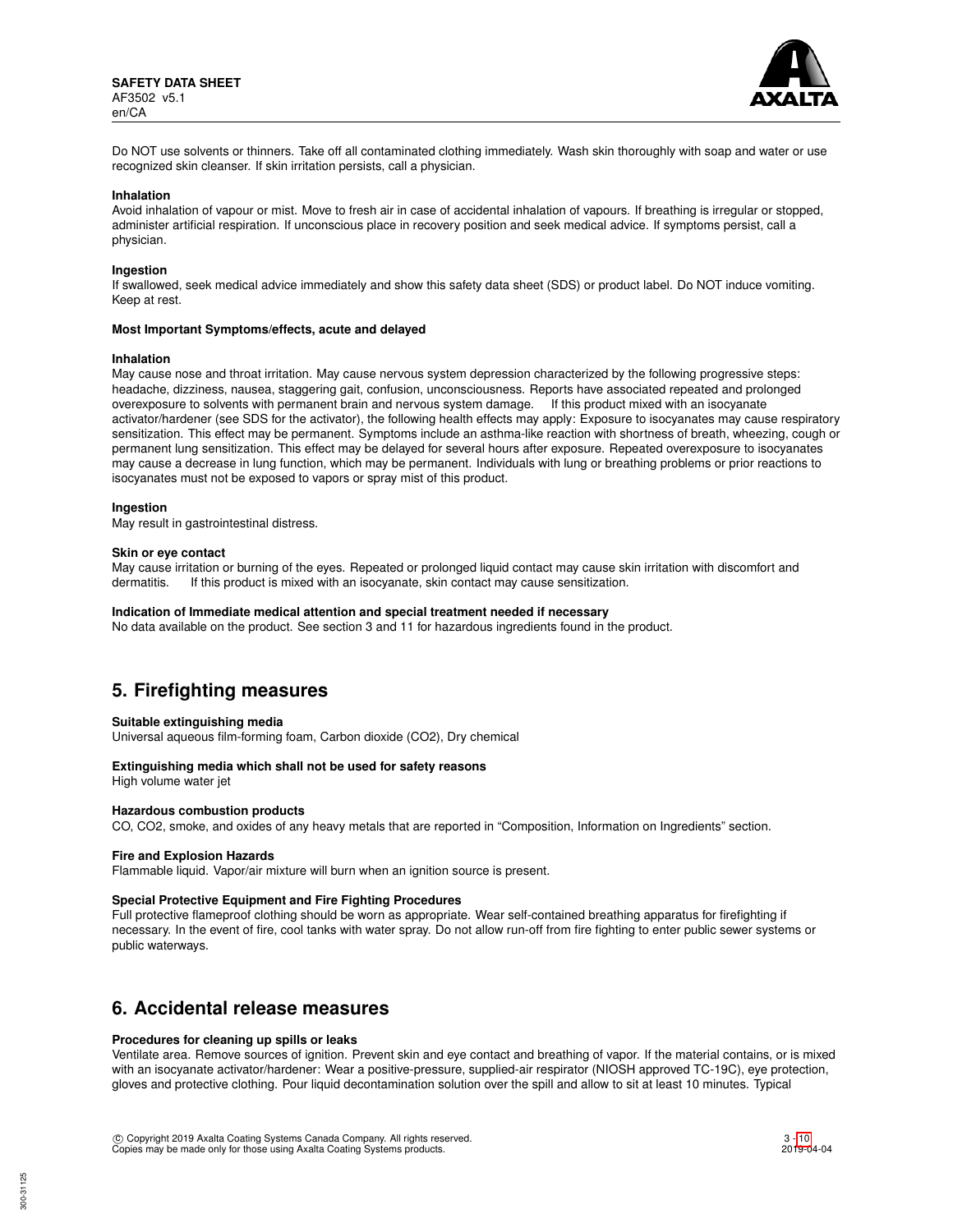

decontamination solutions for isocyanate containing materials are: 20% Surfactant (Tergitol TMN 10) and 80% Water OR 0 -10% Ammonia, 2-5% Detergent and Water (balance) Pressure can be generated. Do not seal waste containers for 48 hours to allow C02 to vent. After 48 hours, material may be sealed and disposed of properly. If material does not contain or is not mixed with an isocyanate activator/hardener: Wear a properly fitted air-purifying respirator with organic vapor cartridges (NIOSH approved TC-23C), eye protection, gloves and protective clothing. Confine, remove with inert absorbent, and dispose of properly.

#### **Environmental precautions**

Do not let product enter drains. Notify the respective authorities in accordance with local law in the case of contamination of rivers, lakes or waste water systems.

## **7. Handling and storage**

## **Precautions for safe handling**

Observe label precautions. Keep away from heat, sparks, flame, static discharge and other sources of ignition. VAPORS MAY CAUSE FLASH FIRE. Close container after each use. Ground containers when pouring. Do not transfer contents to bottles or unlabeled containers. Wash thoroughly after handling and before eating or smoking. Do not store above 49 °C (120 °F). If material is a coating: do not sand, flame cut, braze or weld dry coating without a NIOSH approved air purifying respirator with particulate filters or appropriate ventilation , and gloves. Combustible dust clouds may be created where operations produce fine material (dust). Avoid formation of significant deposits of material as they may become airborne and form combustible dust clouds. Build up of fine material should be cleaned using gentle sweeping or vacuuming in accordance with best practices. Cleaning methods (e.g. compressed air) which can generate potentially combustible dust clouds should not be used. During baking at temperatures above 400℃, small amounts of hydrogen fluoride can be evolved; these amounts increase as temperatures increase. Hydrogen fluoride vapours are very toxic and cause skin and eye irritation. Above 430℃ an explosive reaction may occur if finely divided fluorocarbon comes into contact with metal powder (aluminium or magnesium). Operations such as grinding, buffing or grit blasting may generate such mixtures. Avoid any dust buildup with fluorocarbons and metal mixtures.

## **Advice on protection against fire and explosion**

Solvent vapours are heavier than air and may spread along floors. Vapors may form explosive mixtures with air and will burn when an ignition source is present. Always keep in containers of same material as the original one. Never use pressure to empty container: container is not a pressure vessel. The accumulation of contaminated rags may result in spontaneous combustion. Good housekeeping standards and regular safe removal of waste materials will minimize the risks of spontaneous combustion and other fire hazards.

#### **Storage**

#### **Requirements for storage areas and containers**

Observe label precautions. Store in a dry, well ventilated place away from sources of heat, ignition and direct sunlight. No smoking. Prevent unauthorized access. Containers which are opened must be carefully resealed and kept upright to prevent leakage.

#### **Advice on common storage**

Store separately from oxidizing agents and strongly alkaline and strongly acidic materials.

## **8. Exposure controls/personal protection**

#### **Engineering controls and work practices**

Provide adequate ventilation.This should be achieved by a good general extraction and -if practically feasible- by the use of a local exhaust ventilation.If these are not sufficient to maintain concentrations of particulates and solvent vapour below the OEL, suitable respiratory protection must be worn.

#### **National occupational exposure limits**

| CAS-No.    | Chemical name    | Source Time  | Tvpe       | Value     | Note                |
|------------|------------------|--------------|------------|-----------|---------------------|
| 13463-67-7 | Titanium dioxide | OSHA 8 hr    | <b>TWA</b> |           | 15 mg/m3 Total Dust |
| 123-86-4   | Butyl acetate    | ACGIH 15 min | STEL       | 200 ppm   |                     |
|            |                  | ACGIH 8 hr   | TWA        | $150$ ppm |                     |
|            |                  | OSHA 8 hr    | TWA        | $150$ ppm |                     |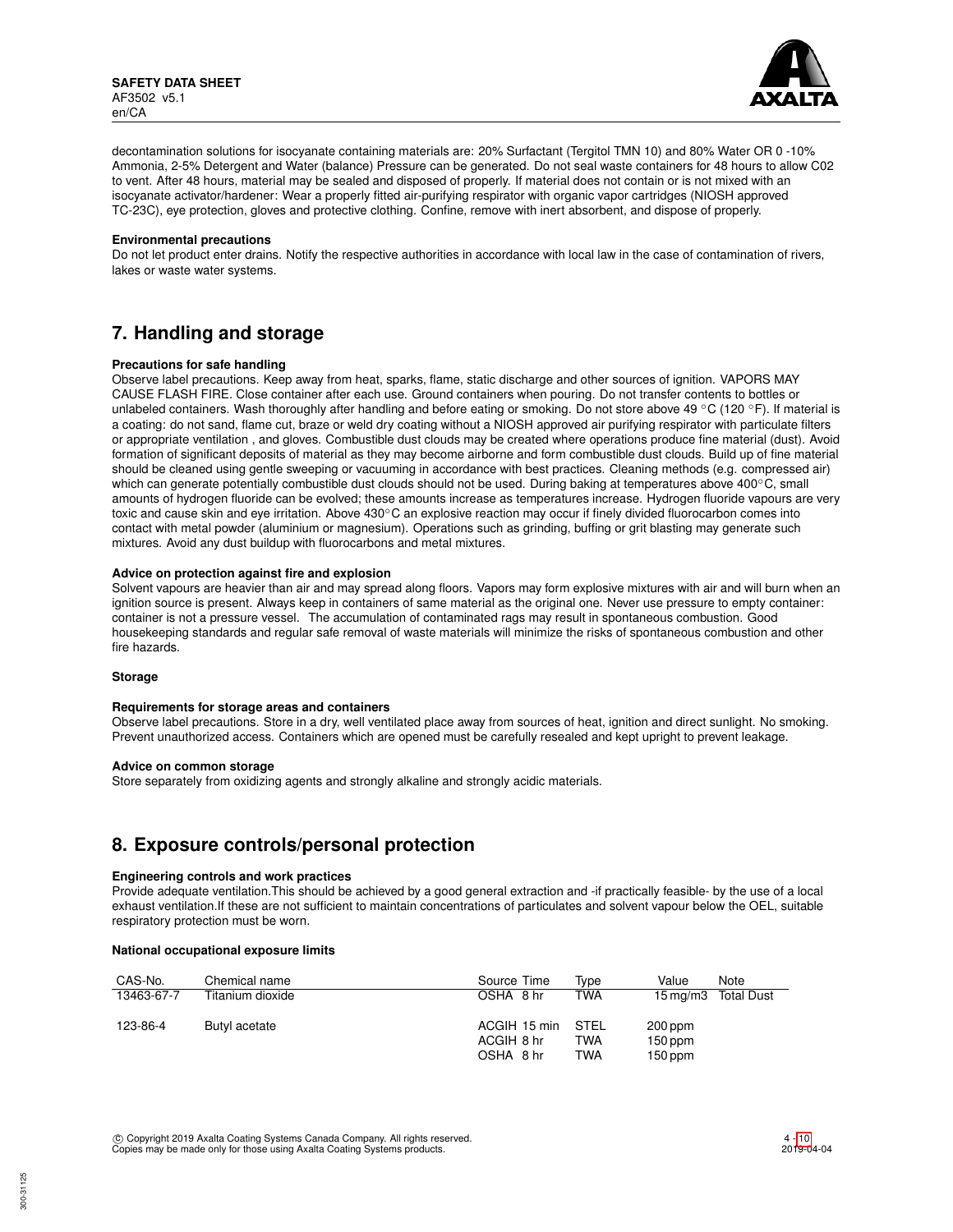**SAFETY DATA SHEET** AF3502 v5.1 en/CA



| CAS-No.  | Chemical name      | Source Time                             | Type                             | Value                           | Note |
|----------|--------------------|-----------------------------------------|----------------------------------|---------------------------------|------|
| 110-43-0 | Methyl amyl ketone | ACGIH 8 hr                              | TWA                              | 50 ppm                          |      |
|          |                    | OSHA 8 hr                               | <b>TWA</b>                       | $100$ ppm                       |      |
| 67-64-1  | Acetone            | ACGIH 15 min<br>ACGIH 8 hr<br>OSHA 8 hr | <b>STEL</b><br>TWA<br><b>TWA</b> | 750 ppm<br>500 ppm<br>1,000 ppm |      |

## **Glossary**

CEIL Ceiling exposure limit

STEL Short term exposure limit

TWA Time weighted average

TWAE Time-Weighted Average

#### **Protective equipment**

Personal protective equipment should be worn to prevent contact with eyes, skin or clothing.

### **Respiratory protection**

Do not breathe vapors or mists. When this product is used with an isocyanate activator/hardener, wear a positive-pressure, supplied-air respirator (NIOSH approved TC-19C) while mixing activator/hardener with paint, during application and until all vapors and spray mist are exhausted. If product is used without isocyanate activator/hardener, a properly fitted air-purifying respirator with organic vapor cartridges (NIOSH TC-23C) and particulate filter (NIOSH TC-84A) may be used. Follow respirator manufacturer's directions for respirator use. Do not permit anyone without protection in the painting area. Refer to the hardener/activator label instructions and SDS for further information. Individuals with history of lung or breathing problems or prior reaction to isocyanates should not use or be exposed to this product if mixed with isocyanate activators/hardeners.

#### **Eye protection**

Desirable in all industrial situations. Goggles are preferred to prevent eye irritation. If safety glasses are substituted, include splash guard or side shields.

## **Skin and body protection**

Neoprene gloves and coveralls are recommended.

#### **Hygiene measures**

Wash skin thoroughly with soap and water or use recognized skin cleanser. Do NOT use solvents or thinners.

#### **Environmental exposure controls**

Do not let product enter drains.

## **9. Physical and chemical properties**

#### **Appearance**

**Form:** liquid **Colour:** white

| Flash point                                                                                                                                                                                                                                                                                                                            | $13^{\circ}$ C                                                                                                                            |
|----------------------------------------------------------------------------------------------------------------------------------------------------------------------------------------------------------------------------------------------------------------------------------------------------------------------------------------|-------------------------------------------------------------------------------------------------------------------------------------------|
| Lower Explosive Limit<br>Upper Explosive Limit<br>Evaporation rate<br>Vapor pressure of principal solvent<br>Solubility of Solvent In Water<br>Vapor density of principal solvent ( $Air = 1$ )<br>Approx. Boiling Range<br>Approx. Freezing Range<br>Gallon Weight (lbs/gal)<br><b>Specific Gravity</b><br>Percent Volatile By Volume | 1.1%<br>7.9%<br>Slower than Ether<br>11.2 hPa<br>moderate<br>4<br>$125\,^{\circ}\mathrm{C}$<br>$-74 - 1843$ °C<br>11.18<br>1.34<br>52.91% |
|                                                                                                                                                                                                                                                                                                                                        |                                                                                                                                           |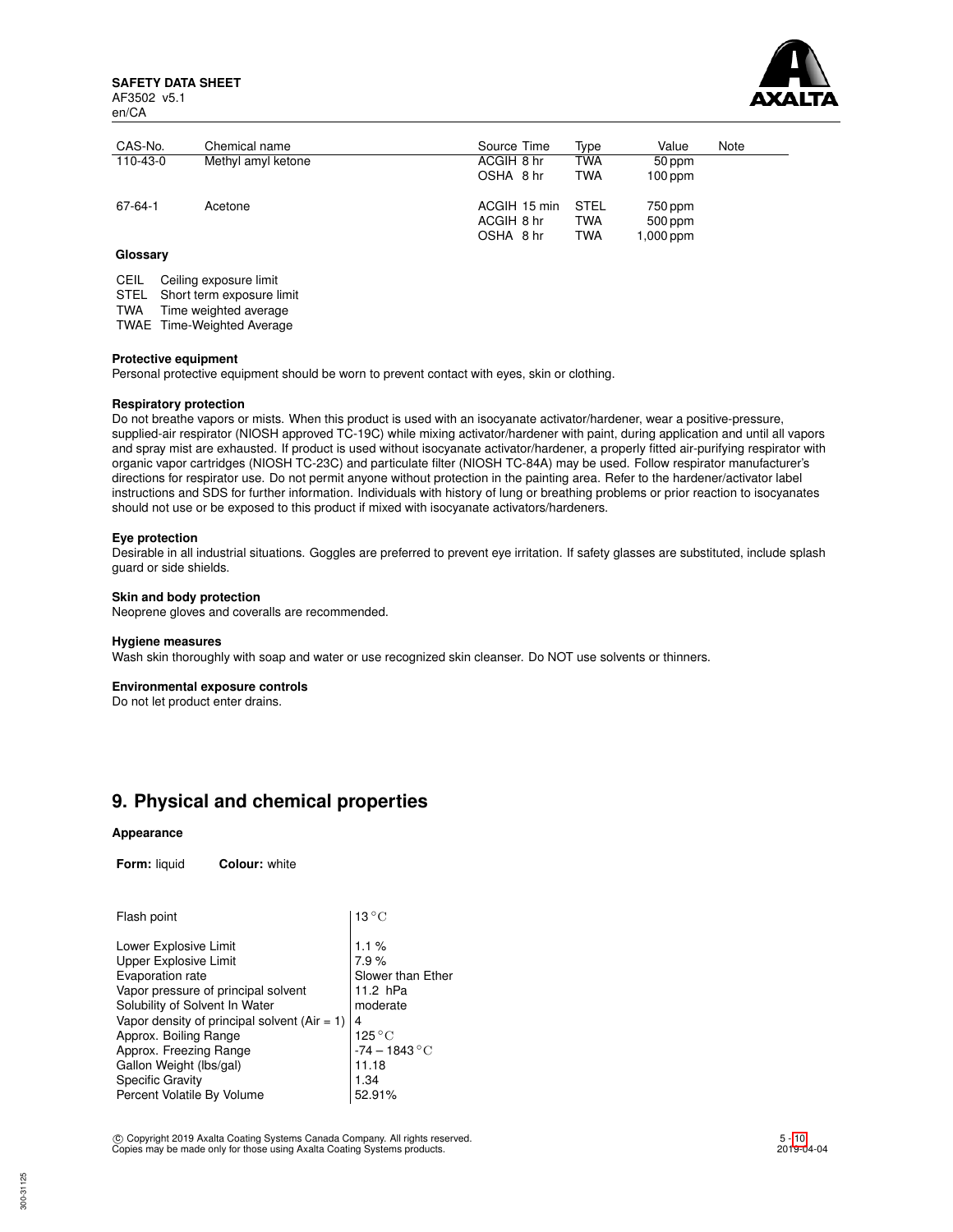

Percent Volatile By Weight | 35.30% Percent Solids By Volume 47.09%<br>Percent Solids By Weight 64.70% Percent Solids By Weight 64.70%<br>
pH (waterborne systems only) Not applicable pH (waterborne systems only) Partition coefficient: n-octanol/water | No data available Ignition temperature 377 °C DIN 51794 Decomposition temperature Not applicable.<br>Viscosity (23 °C) Not applicable. Viscosity  $(23 °C)$  Not applicable. ISO 2431-1993

# **10. Stability and reactivity**

## **Stability**

Stable

## **Conditions to avoid**

Stable under recommended storage and handling conditions (see section 7).

### **Materials to avoid**

None reasonably foreseeable.

### **Hazardous decomposition products**

In the event of fire Carbon monoxide, fluorinated hydrocarbons, hydrogen fluoride, nitrogen oxides may be formed.

### **Hazardous Polymerization**

Will not occur.

#### **Sensitivity to Static Discharge**

Solvent vapors in air may explode if static grounding and bonding is not used during transfer of this product.

#### **Sensitivity to Mechanical Impact**

None known.

## **11. Toxicological information**

### **Information on likely routes of exposure**

#### **Inhalation**

May cause nose and throat irritation. May cause nervous system depression characterized by the following progressive steps: headache, dizziness, nausea, staggering gait, confusion, unconsciousness. Reports have associated repeated and prolonged overexposure to solvents with permanent brain and nervous system damage. The thermal decomposition vapours of fluorinated polymers may cause polymer fume fever with flu-like symptoms in humans, especially when smoking contaminated tobacco. If this product mixed with an isocyanate activator/hardener (see SDS for the activator), the following health effects may apply: Exposure to isocyanates may cause respiratory sensitization. This effect may be permanent. Symptoms include an asthma-like reaction with shortness of breath, wheezing, cough or permanent lung sensitization. This effect may be delayed for several hours after exposure. Repeated overexposure to isocyanates may cause a decrease in lung function, which may be permanent. Individuals with lung or breathing problems or prior reactions to isocyanates must not be exposed to vapors or spray mist of this product.

### **Ingestion**

May result in gastrointestinal distress.

#### **Skin or eye contact**

May cause irritation or burning of the eyes. Repeated or prolonged liquid contact may cause skin irritation with discomfort and dermatitis.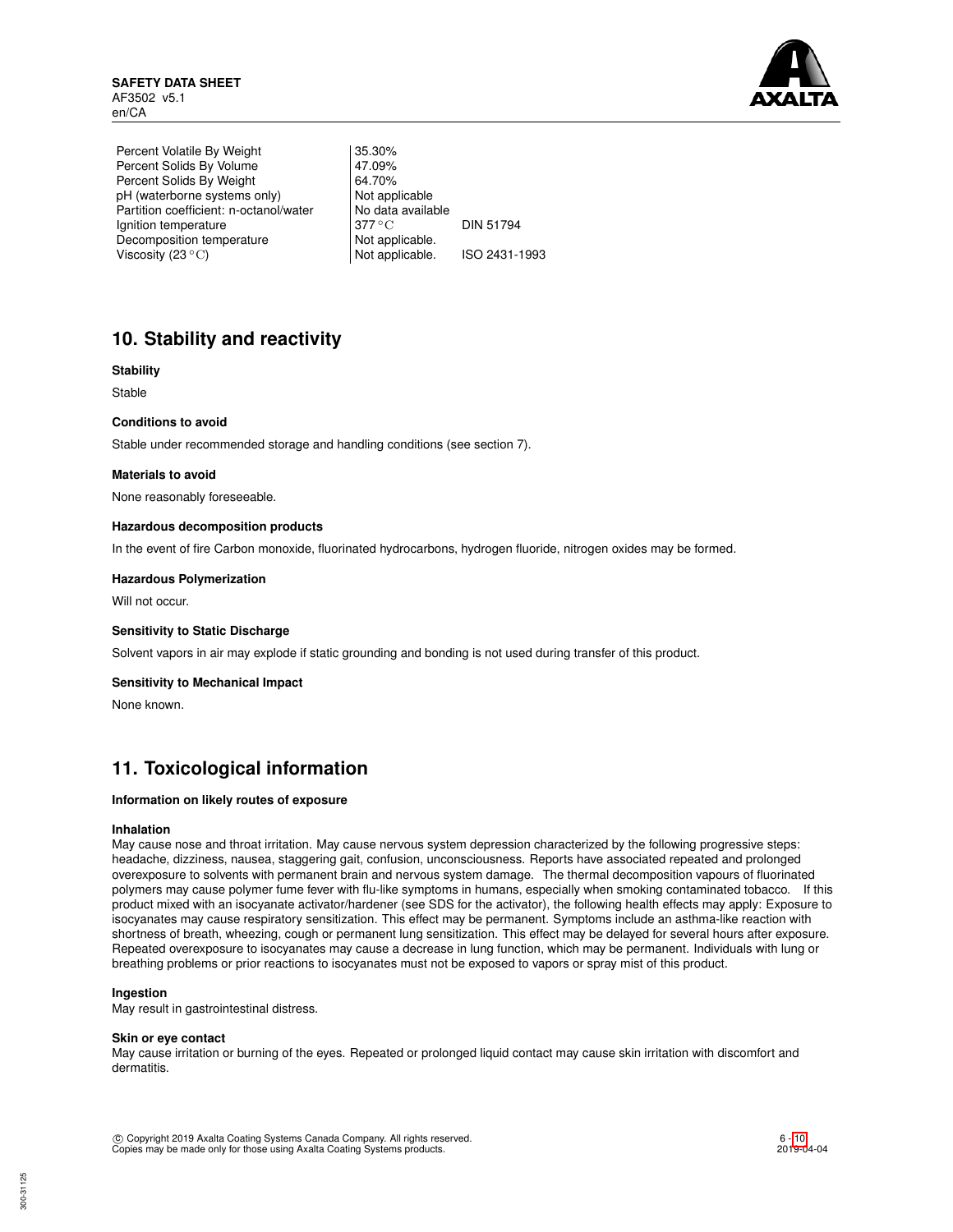

## **Delayed and immediate effects and also chronic effects from short and long term exposure:**

**Acute oral toxicity** not hazardous

#### **Acute dermal toxicity** not hazardous

## **Acute inhalation toxicity**

not hazardous

% of unknown composition: 1.2 %

#### **Skin corrosion/irritation** Not classified according to GHS criteria

**Serious eye damage/eye irritation**

Not classified according to GHS criteria

## **Respiratory sensitisation**

Not classified according to GHS criteria

## **Skin sensitisation**

| Bis(1,2,2,6,6-pentamethyl-4-piperidinyl) sebacate                             | Category 1A |
|-------------------------------------------------------------------------------|-------------|
| Decanedioic acid, methyl 1,2,2,6,6-pentamethyl-4-piperidinyl ester Category 1 |             |
| Trimethyl orthoacetate                                                        | Category 1  |

## **Germ cell mutagenicity**

Not classified according to GHS criteria

### **Carcinogenicity**

Titanium dioxide Category 2

**Toxicity for reproduction** Not classified according to GHS criteria

## **Target Organ Systemic Toxicant - Single exposure**

- **Inhalation**
	- **Narcotic effects** Methyl amyl ketone

## **Target Organ Systemic Toxicant - Repeated exposure**

Not classified according to GHS criteria

#### **Aspiration toxicity**

Not classified according to GHS criteria

## **Numerical measures of toxicity (acute toxicity estimation (ATE),etc. )**

No information available.

## **Symptoms related to the physical, chemical and toxicological characteristics**

Exposure to component solvents vapours concentration in excess of the stated occupational exposure limit may result in adverse health effect such as mucous membrane and respiratory system irritation and adverse effect on kidney, liver and central nervous system. Symptoms and signs include headache, dizziness, fatigue, muscular weakness, drowsiness and in extreme cases, loss of consciousness. Through skin resorbtion, solvents can cause some of the effects described here. Repeated or prolonged contact with the preparation may cause removal of natural fat from the skin resulting in non-allergic contact dermatitis and absorption through the skin. The liquid splashed in the eyes may cause irritation and reversible damage.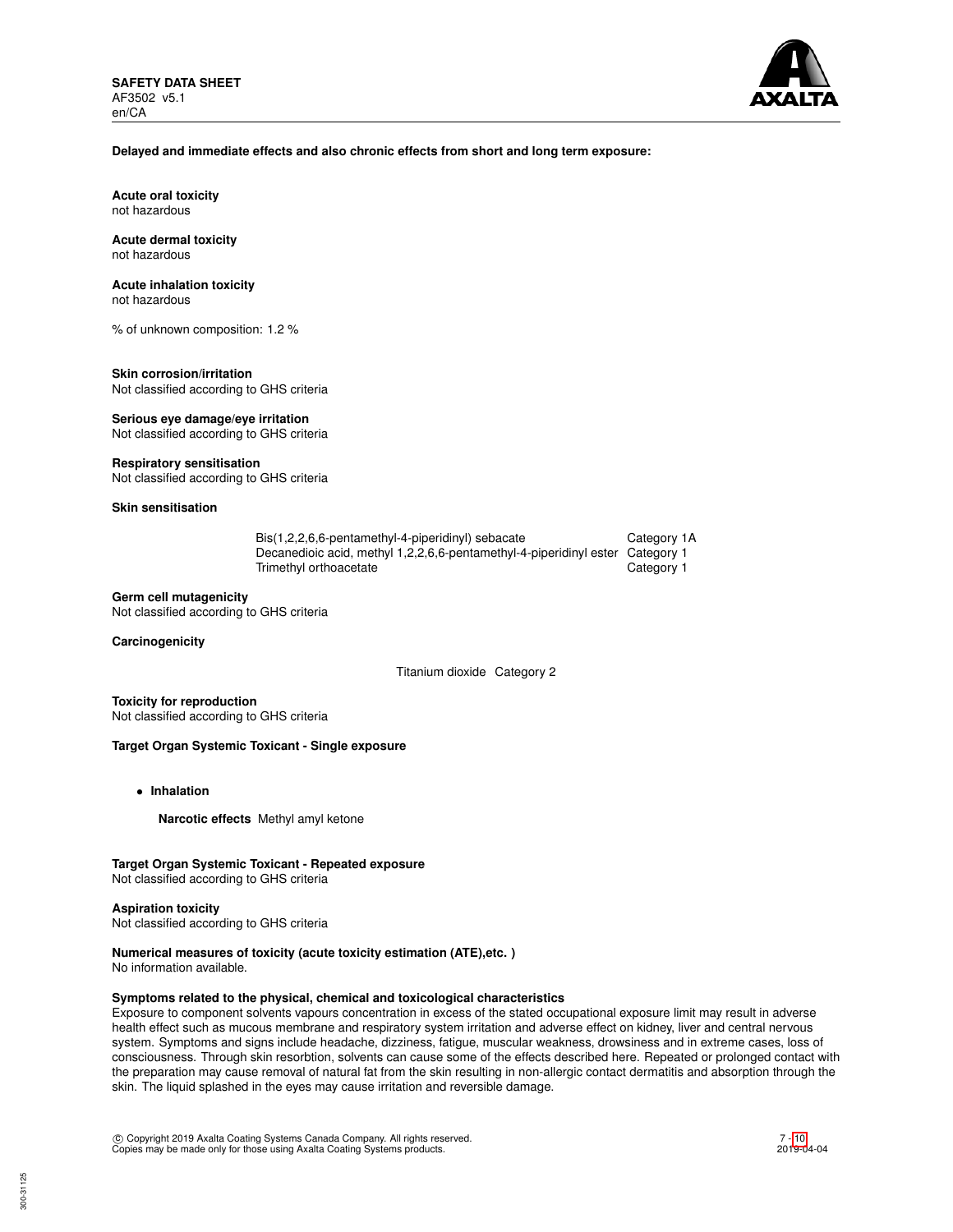

# **12. Ecological information**

There are no data available on the product itself. The product should not be allowed to enter drains or watercourses.

# **13. Disposal considerations**

### **Provincial Waste Classification**

Check appropriate provincial and local waste disposal regulations for proper classifications.

### **Waste Disposal Method**

Do not allow material to contaminate ground water systems. Incinerate or otherwise dispose of waste material in accordance with Federal, State, Provincial, and local requirements. Do not incinerate in closed containers.

## **14. Transport information**

**International transport regulations**

| IMDG (Sea transport)<br>UN number:<br>Proper shipping name:      | 1263<br>PAINT   |
|------------------------------------------------------------------|-----------------|
| Hazard Class:                                                    | 3               |
| Subsidiary Hazard Class:                                         | Not applicable. |
| Packing group:                                                   | н               |
| Marine Pollutant:                                                | no              |
| ICAO/IATA (Air transport)<br>UN number:<br>Proper shipping name: | 1263<br>PAINT   |
| Hazard Class:                                                    | 3               |
| Subsidiary Hazard Class:                                         | Not applicable. |
| Packing group:                                                   | н               |
| TDG<br>UN number:<br>Proper shipping name:                       | 1263<br>PAINT   |
| Hazard Class:                                                    | 3               |
| Subsidiary Hazard Class:                                         | Not applicable. |
| Packing group:                                                   | н               |

#### **Matters needing attention for transportation**

Confirm that there is no breakage, corrosion, or leakage from the container before shipping. Be sure to prevent damage to cargo by loading so as to avoid falling, dropping, or collapse. Ship in appropriate containers with denotation of the content in accordance with the relevant statutes and rules.

## **15. Regulatory information**

### **TSCA Status**

In compliance with TSCA Inventory requirements for commercial purposes.

## **DSL Status**

All components of the mixture are listed on the DSL.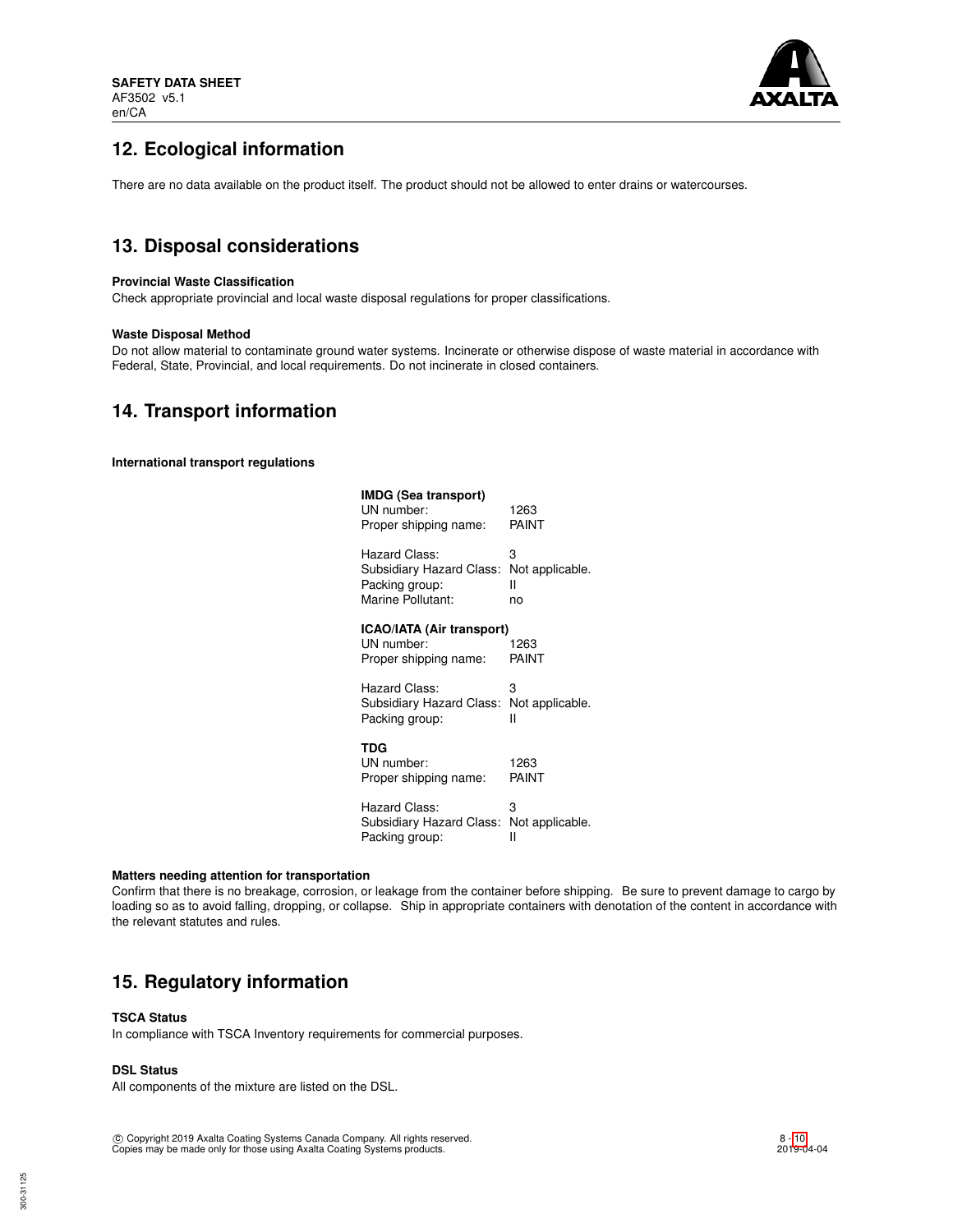

## **Photochemical Reactivity**

Non-photochemically reactive

## **Regulatory information**

|            |                                     | <b>EPCRA</b> |                |           | CERCLA    | CAA |           |            |
|------------|-------------------------------------|--------------|----------------|-----------|-----------|-----|-----------|------------|
| CAS#       | Ingredient                          | 302          | TPO            | RQ.       | 311/312   | 313 | RQ(lbs)   | <b>HAP</b> |
|            | 13463-67-7 Titanium dioxide         | N            | ΝR             | <b>NR</b> | А         | N   | ΝR        | N          |
|            | 123-86-4 Butyl acetate              | N            | <b>NR</b>      | <b>NR</b> | A.C.F     | N   | <b>NR</b> | N          |
| 110-43-0   | Methyl amyl ketone                  | N            | <b>NR</b>      | <b>NR</b> | A,C,F     | N   | <b>NR</b> | N          |
|            | 98-56-6 4-chlorobenzotrifluoride    | N            | <b>NR</b>      | <b>NR</b> | C, F, P   | N   | <b>NR</b> | N          |
| 67-64-1    | Acetone                             | N            | <b>NR</b>      | <b>NR</b> | A,C,F     | N   | 5.000     | N          |
| 763-69-9   | Ethyl 3-ethoxy propionate           | N            | N <sub>R</sub> | <b>NR</b> | <b>NA</b> | N   | <b>NR</b> | N          |
| 41556-26-7 | $Dis(1,2,2,6,6\text{-pentamethyl-}$ | N            | <b>NR</b>      | <b>NR</b> | A.F       | N   | <b>NR</b> | N          |
|            | 4-piperidinyl) sebacate             |              |                |           |           |     |           |            |
| 82919-37-7 | Decanedioic acid, methyl            | N            | <b>NR</b>      | <b>NR</b> | N         | N   | <b>NR</b> | N          |
|            | $1,2,2,6,6$ -pentamethyl-4-         |              |                |           |           |     |           |            |
|            | piperidinyl ester                   |              |                |           |           |     |           |            |
| 1445-45-0  | Trimethyl orthoacetate              | N            | ΝR             | <b>NR</b> | NA        | N   | ΝR        | N          |
|            |                                     |              |                |           |           |     |           |            |

## **Key:**

| <b>EPCRA</b>                                             | Emergency Planning and Community Right-to-know Act (aka Title III, SARA)                                                                                                                                                                       |  |  |  |
|----------------------------------------------------------|------------------------------------------------------------------------------------------------------------------------------------------------------------------------------------------------------------------------------------------------|--|--|--|
| 302                                                      | Extremely hazardous substances                                                                                                                                                                                                                 |  |  |  |
| $311/312$ Categories $F =$ Fire Hazard                   | $A = Acute$ Hazard<br>$R =$ Reactivity Hazard $C =$ Chronic Hazard<br>$P =$ Pressure Related Hazard                                                                                                                                            |  |  |  |
| 313 Information                                          | Section 313 Supplier Notification - The chemicals listed above with<br>a 'Y' in the 313 column are subject to reporting requirements of<br>Section 313 of the Emergency Planning and Community<br>Right-to-Know act of 1986 and of 40 CFR 372. |  |  |  |
| <b>CERCLA</b><br><b>HAP</b><br>TPQ.<br>RQ.<br>NA.<br>NR. | Comprehensive Emergency Response, Compensation and Liability Act of 1980.<br>Listed as a Clean Air Act Hazardous Air Pollutant.<br>Threshold Planning Quantity.<br><b>Reportable Quantity</b><br>not available<br>not regulated                |  |  |  |

# **16. Other information**

HMIS rating H: 2 F: 3 R: 0

Glossary of Terms:

ACGIH | American Conference of Governmental Industrial Hygienists.<br>
IARC | International Agency for Research on Cancer.

- IARC | International Agency for Research on Cancer.<br>
NTP | National Toxicology Program.
- NTP National Toxicology Program.<br>OEL Cocupational Exposure Limit
- Occupational Exposure Limit

OSHA | Occupational Safety and Health Administration.<br>STEL | Short term exposure limit

- STEL Short term exposure limit<br>TWA Time-weighted average.
- Time-weighted average.
- PNOR Particles not otherwise regulated.
- PNOC Particles not otherwise classified.

NOTE: The list (above) of glossary terms may be modified.